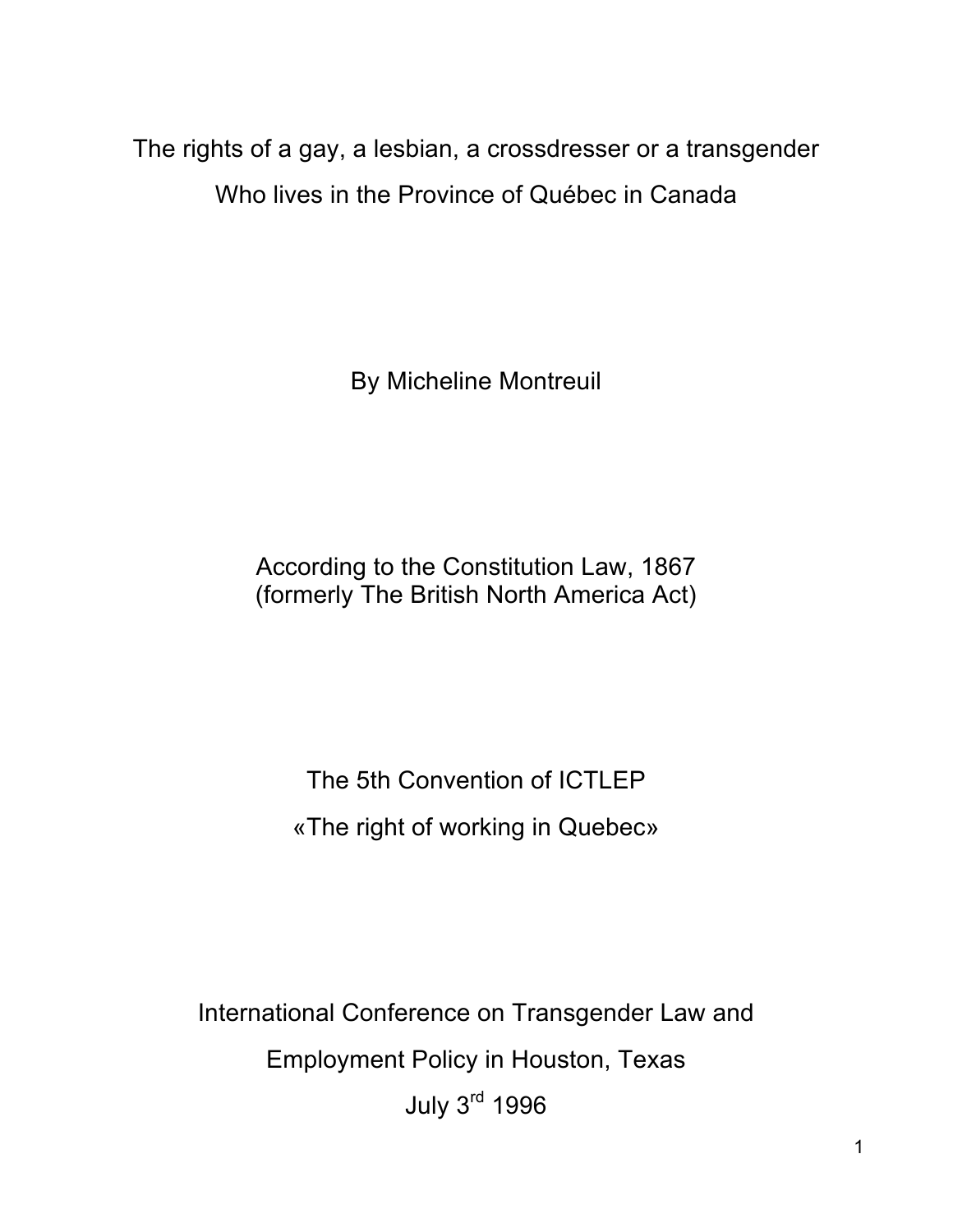

M<sup>e</sup> Hélène Montreuil, D.E.S.S. in Human Resources and Organization, M.B.A., Di. Adm., LL.L., CCVM has been a lawyer in private practice since 1976 and lecturer at the University of Quebec in Rimouski since 1984, mainly in Labor Law, Administration and Negotiation of the collective agreement, Human resources management and Ethics.

She studied at the University of Manitoba, at Laval University, at the University of Ottawa and at the University of Paris I - Panthéon-Sorbonne in Common Law, Civil Law and management.

She has written numerous administration and law books.

She has also lectured and given training in Canada and the United States.

She focuses her activities mainly on labour law, human rights law and disciplinary law.

See : http://www.micheline.ca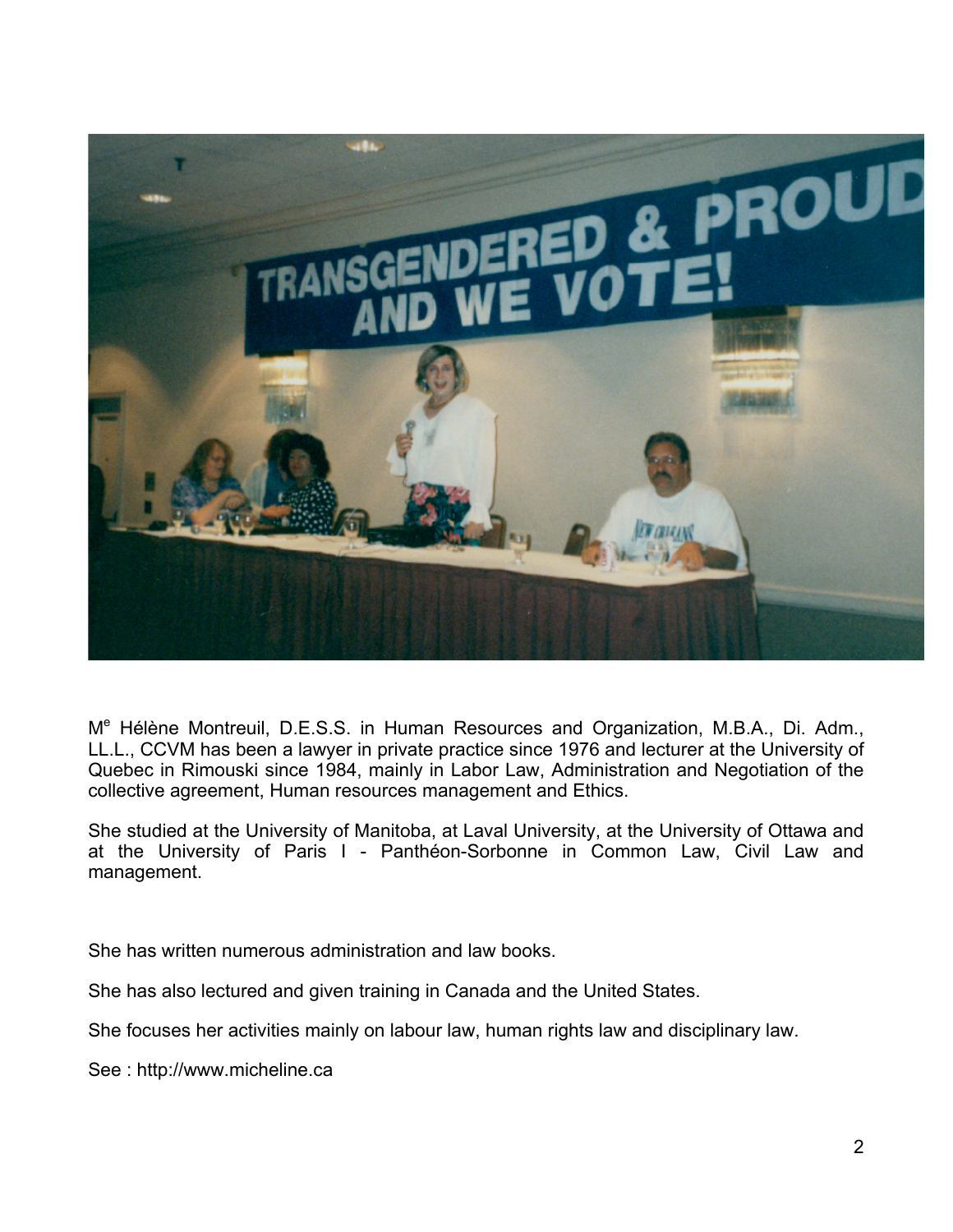Books authored or co-authored by Hélène Montreuil

- 1994 Le droit, la personne et les affaires
- 1993 Organisation et dynamique de l'entreprise Approche systémique, 2e éd
- 1991 Initiation au droit commercial
- 1990 Organisation et dynamique de l'entreprise Approche systémique
- 1988 Droit des affaires, 2e édition
- 1986 Droit des affaires
- 1984 Le marketing
- 1984 Introduction à la comptabilité de gestion
- 1983 L'entreprise d'aujourd'hui
- 1983 L'entreprise et la gestion des opérations
- 1973 Principes de base de la natation et du sauvetage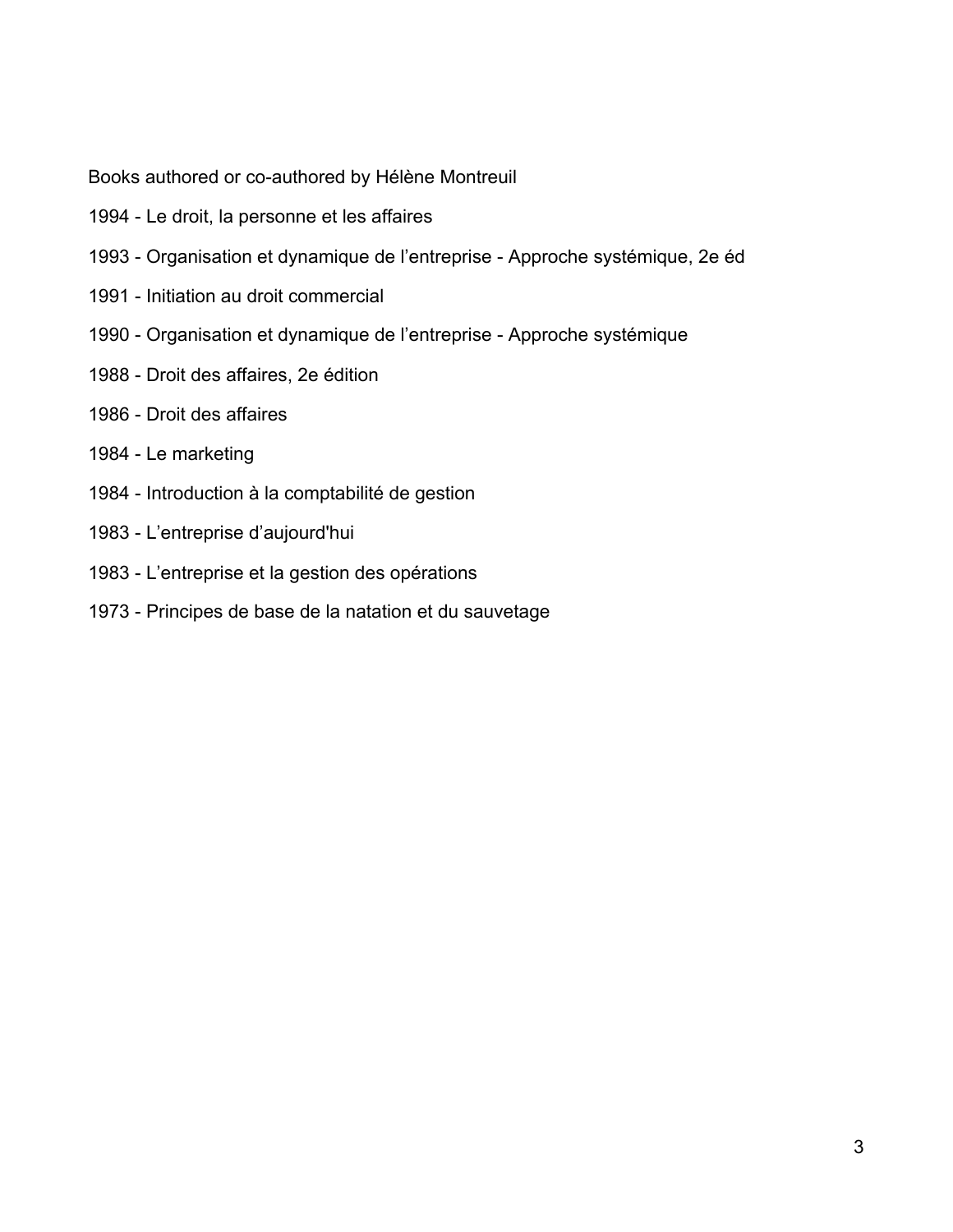### **Introduction**

In 1866, three British colonies, Canada, New Brunswick and Nova Scotia signed a list of propositions about a kind of merger among them and submitted these propositions to the attention of the British Parliament. In 1867, the British Parliament adopted the British North America Act by which it creates a new country called Canada composed of four provinces : Québec, Ontario, New Brunswick and Nova Scotia (the colony of Canada was in fact divided into two provinces, Québec and Ontario; in 1996, there are ten provinces in Canada). There is a federal parliament in Ottawa and there are ten provincial parliaments, one in each province. The British North America Act is now called the Constitution Law, 1867.

The Constitution Law, 1867 specifies that there is only two levels of government in Canada, the federal government and the provincial government, and the separation of powers or jurisdiction between these two levels of government is stipulated in Sections 91 and 92 of the Constitution Law, 1867. In these sections, a provincial parliament is called a «Legislature».

### Sections 91, 92 and 93 of the Constitution Law of 1867

- 91. It shall be lawful for the Queen, by and with the advice and consent of the Senate and House of Commons, to make Laws for the Peace, Order, and good Government of Canada, in relation to all matters not coming within the classes of subjects by this Act assigned exclusively to the Legislatures of the Provinces; and for greater certainty, but not so as to restrict the generality of the foregoing terms of this Section, it is hereby declared that (notwithstanding anything in this Act) the exclusive Legislative Authority of the Parliament of Canada extends to all matters coming within the classes of subjects next hereinafter enumerated; that is to say,
	- 26. Marriage and Divorce.

27. The Criminal Law, except the Constitution of Courts of Criminal Jurisdiction, but including the Procedure in Criminal Matters.

28. The Establishment, Maintenance, and Management of Penitentiaries.

29. Such classes of subjects as are expressly excepted in the enumeration of the classes of subjects by this Act assigned exclusively to the Legislatures of the Provinces.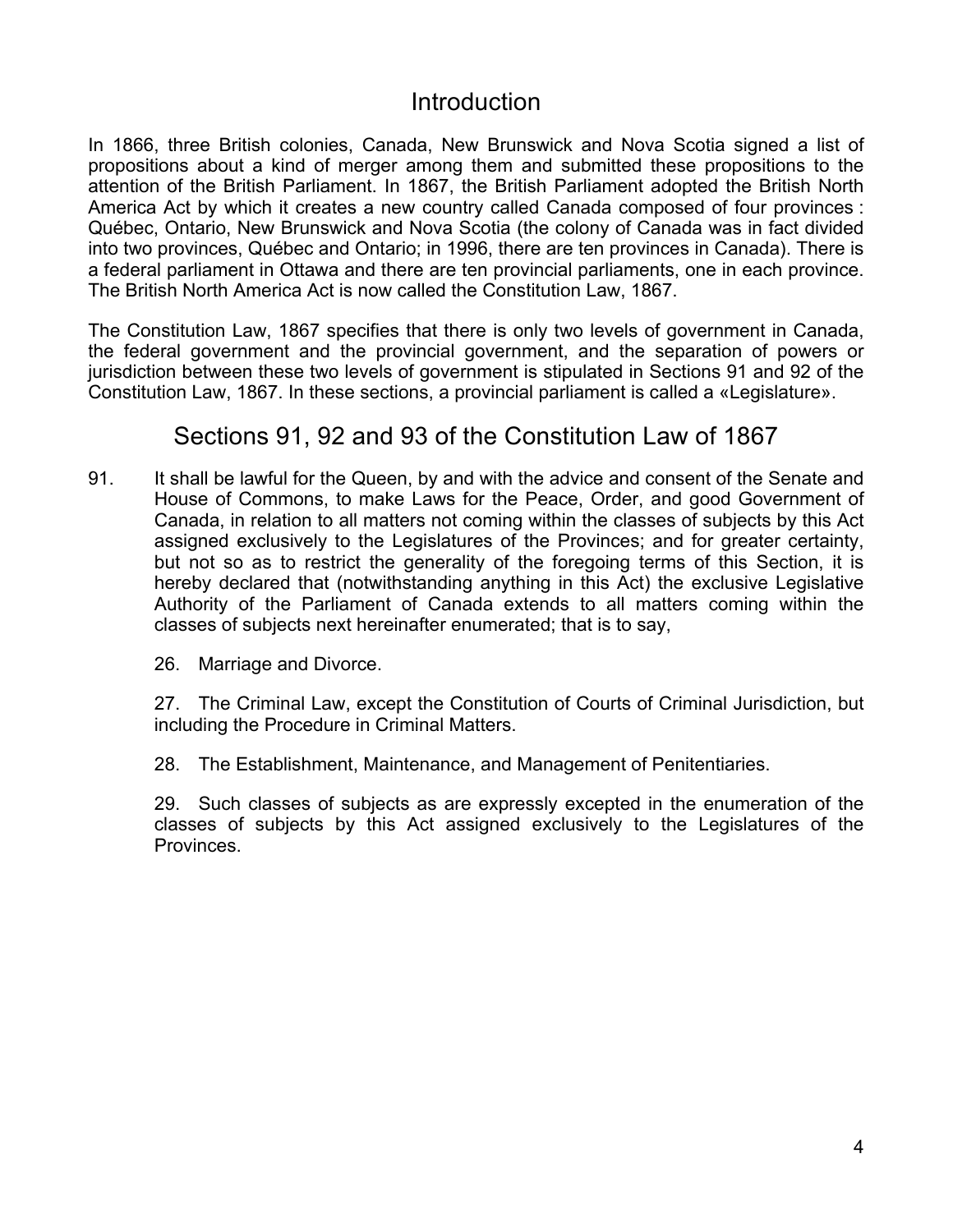**92.** In each Province the Legislature may exclusively make laws in relation to matters coming within the classes of subjects next hereinafter enumerated; that is to say,

6. The Establishment, Maintenance, and Management of Public and Reformatory Prisons in and for the Province.

- 8. Municipal Institutions in the Province.
- 12. The Solemnization of Marriage in the Province.
- 13. Property and Civil Rights in the Province.

14. The Administration of Justice in the Province, including the Constitution, Maintenance, and Organization of Provincial Courts, both of Civil and of Criminal Jurisdiction, and including Procedure in Civil Matters in those Courts.

15. The Imposition of Punishment by Fine, Penalty, or Imprisonment for enforcing any Law of the Province made in relation to any matter coming within any of the classes of subjects enumerated in this Section.

- 16. Generally all matters of a merely local or private nature in the Province.
- **93.** In and for each Province the Legislature may exclusively make laws in relation to Education.

### Comments about sections 91, 92 and 93

As you may note in reading the first part of Section 91, the federal parliament has all the powers to «make Laws for the Peace, Order, and good Government of Canada» in all matters except matters specially reserved to the provincial parliaments. In fact, if a matter does not appear in the list of Section 92, it is a matter of federal jurisdiction. So, because the Constitution Law, 1867 was written in 1867, there are many new matters that are under federal jurisdiction, like radio, television, telecommunication only because these matters are not listed in Section 92. These powers of the federal parliament are confirmed by Sub-Section 29 of the same Section 91.

Even if you may think that the provincial parliament has few powers, in fact it has many powers mainly because the Sub-Sections 13 and 16 of Section 92. The notion of «Property and Civil Rights» cover all the aspects of the ordinary life of a citizen and the notion of «Generally all matters of a merely local or private nature in the Province» cover many things like renting an apartment, buying a car or a house, transportation by bus in your town, construction of highways and bridges, fishing and hunting, and so on.

Furthermore, if you add the Sub-Sections 6, 8, 12, 14 and 15 about the «Establishment, Maintenance, and Management of Public and Reformatory Prisons in and for the Province», the «Municipal Institutions in the Province», the «Solemnization of Marriage in the Province», the «Administration of Justice» and the «Imposition of Punishment by Fine, Penalty, or Imprisonment for enforcing any Law of the Province made in relation to any matter coming within any of the classes of subjects enumerated in this Section» and Section 93 about Education, you cover more than 95 % of the current needs of the citizen.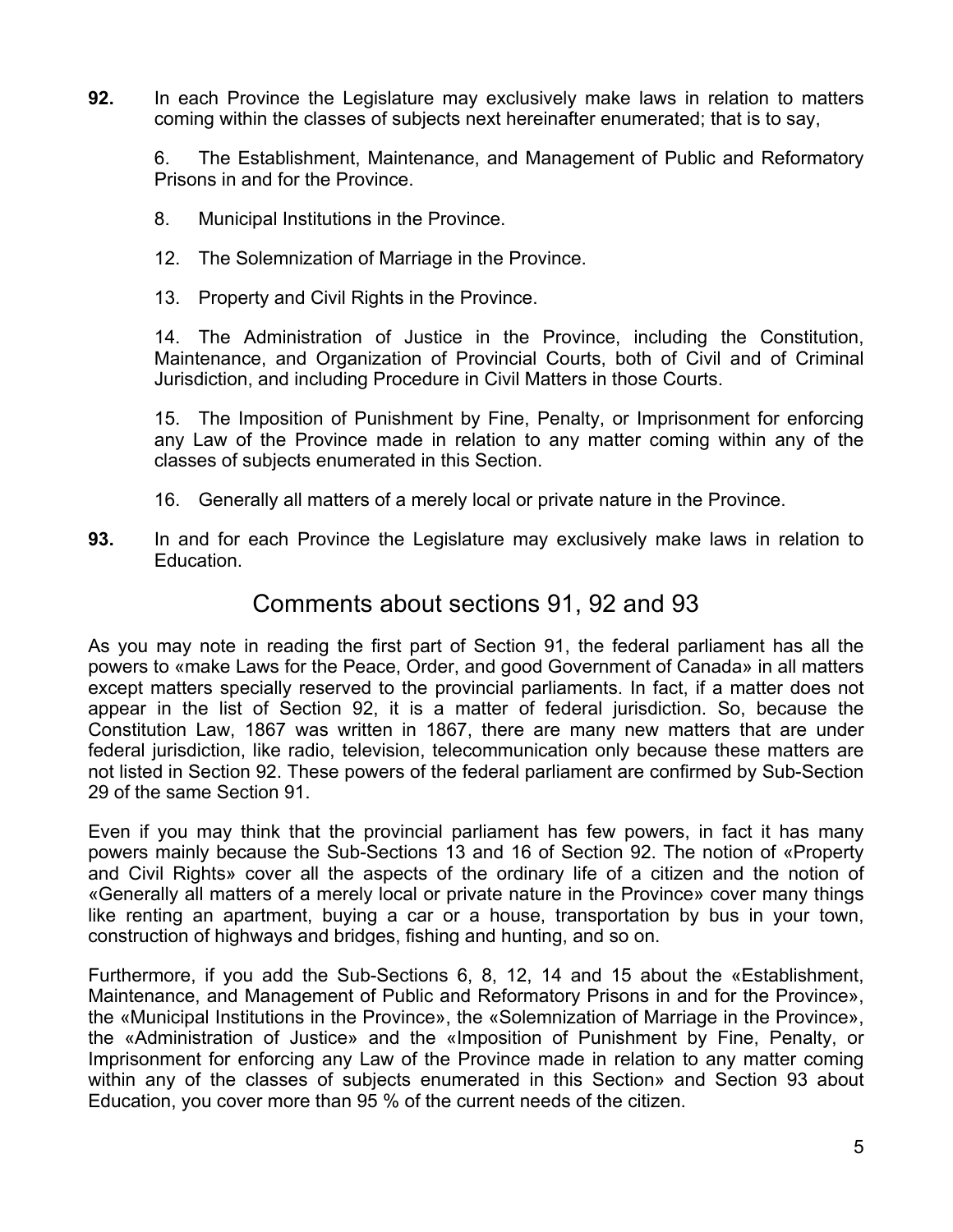In fact, my only direct contact with the federal government is when I must fill my declaration of income for paying my taxes. Otherwise, I have not to comply to federal government. So, the life of a citizen will be more affected by the provincial parliament than by the federal parliament.

As you have noted, the federal parliament has jurisdiction for «Marriage and Divorce» and the provincial parliament has jurisdiction for the «Solemnization of Marriage». It may seem a little bit complicated but it is easy to understand; the federal parliament will edict who may marry who and the provincial parliament will edict how, when and where the marriage will be done. The provincial parliament will also edict the obligations of spouses during the marriage. We will study more this topic when we will look on the Civil Code of Québec.

As you have noted, the federal parliament has jurisdiction for «Criminal Law, except the Constitution of Courts of Criminal Jurisdiction, but including the Procedure in Criminal Matters» and the provincial parliament has jurisdiction for the «Administration of Justice in the Province, including the Constitution, Maintenance, and Organization of Provincial Courts, both of Civil and of Criminal Jurisdiction, and including Procedure in Civil Matters in those Courts». Again, it may seem a little bit complicated but it is easy to understand; the federal parliament had adopted a criminal code to define what is a crime and what is a criminal infraction and to decide what is the appropriate punishment. You must note that only federal parliament can create a crime or a criminal infraction; a provincial parliament, an urban community or a municipality does not have such power to create a crime or a criminal infraction.

By example, when some municipalities have decided to carry some by-laws to control prostitution or pornography, these by-laws have been rescinded by the courts. So, if a man decides to dress himself as a woman (crossdresser), a provincial parliament or a municipality does not have the power to adopt an act or a by-law to impeach him to be dressed as a woman. Only the federal parliament has this power. So the crimes and the criminal infractions are the same in the ten provinces.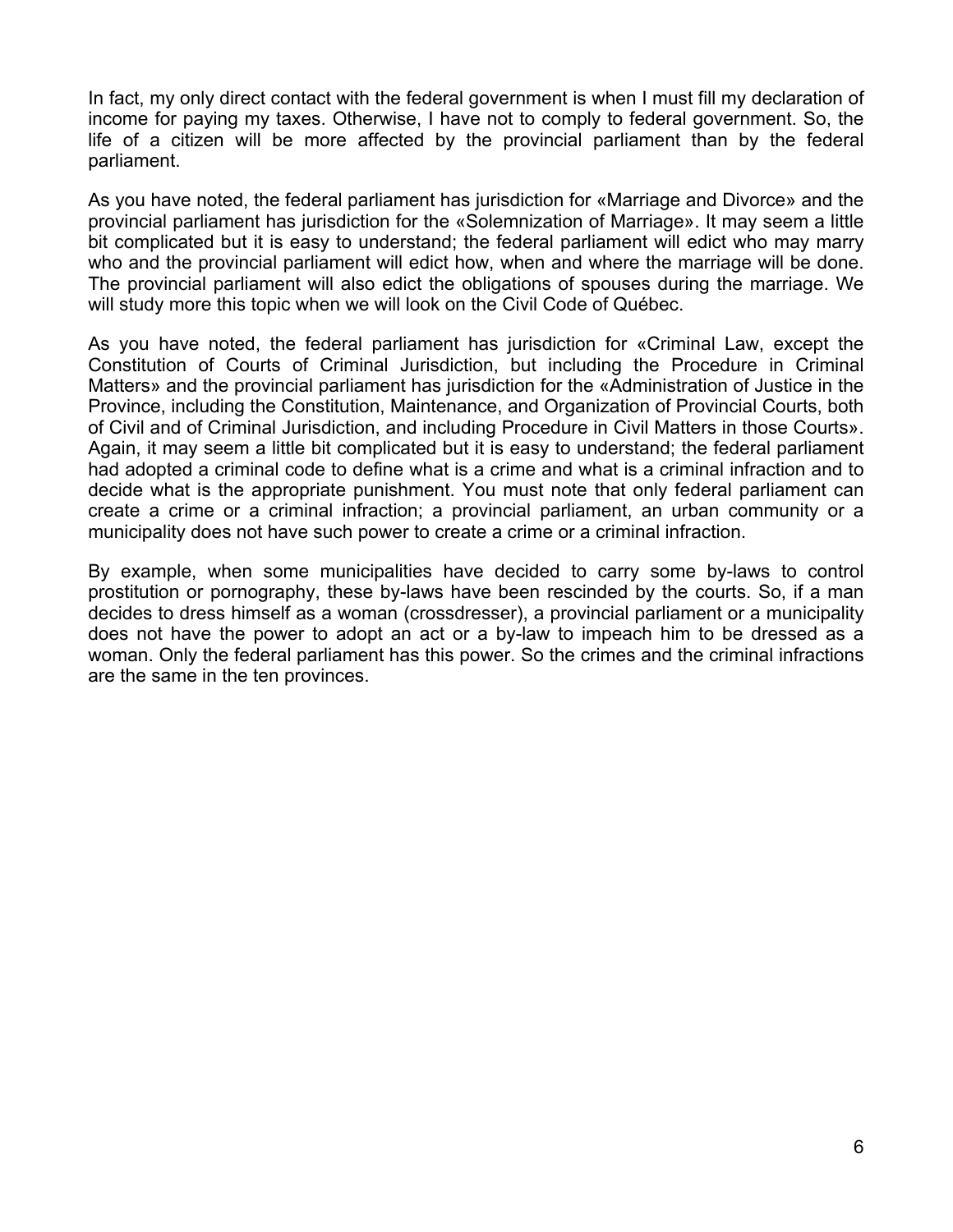We have many judgments in Canada delivered by the Supreme Court of Canada that have rescinded many provincial acts and by-laws and many municipal by-laws. In these judgments, the Supreme Court of Canada has declared that the provincial parliament or the municipality has exceeded its powers in adopting an act or a by-law in criminal matters or creating a crime or a criminal infraction.

On an other way, you must know that the provincial parliament is entitled for the «Administration of Justice in the Province, including the Constitution, Maintenance, and Organization of Provincial Courts, both of Civil and of Criminal Jurisdiction, and including Procedure in Civil Matters in those Courts». This means that even if the criminal code has been adopted by the federal parliament, you will be judge in a court that is managed under provincial acts. So, we have the Penal Procedure Code of Québec that establishes the rules of how a criminal accusation must be presented to the court and how all the criminal procedure will spread out. Consequently, even if the Criminal Code is the same across Canada, the criminal procedure is not the same in each province.

You have also noted that the federal parliament has jurisdiction for the «Establishment, Maintenance, and Management of Penitentiaries» and the provincial parliament has jurisdiction for the «Establishment, Maintenance, and Management of Public and Reformatory Prisons in and for the Province». The difference between a penitentiary and a prison is very simple. If you are condemned by the court to a sentence of less than two years, you will go in a prison, but if you are condemned to a sentence of two years or more, you will go to the penitentiary. In fact, all the great criminals are in a penitentiary and all the little criminals are in a prison.

In application of Sub-Section 8 of Section 92 of the Constitution Law, 1867, the provincial parliament has jurisdiction for «Municipal Institutions in the Province» and the Section 93 give to the provincial parliament the same powers for education. So, the provincial parliament has the power to create the municipalities, the urban communities and the school's boards and their powers depend only of the good will of the provincial parliament. By example, if the provincial parliament decides to merge many municipalities, these municipalities are unable to oppose something to the will of the provincial parliament.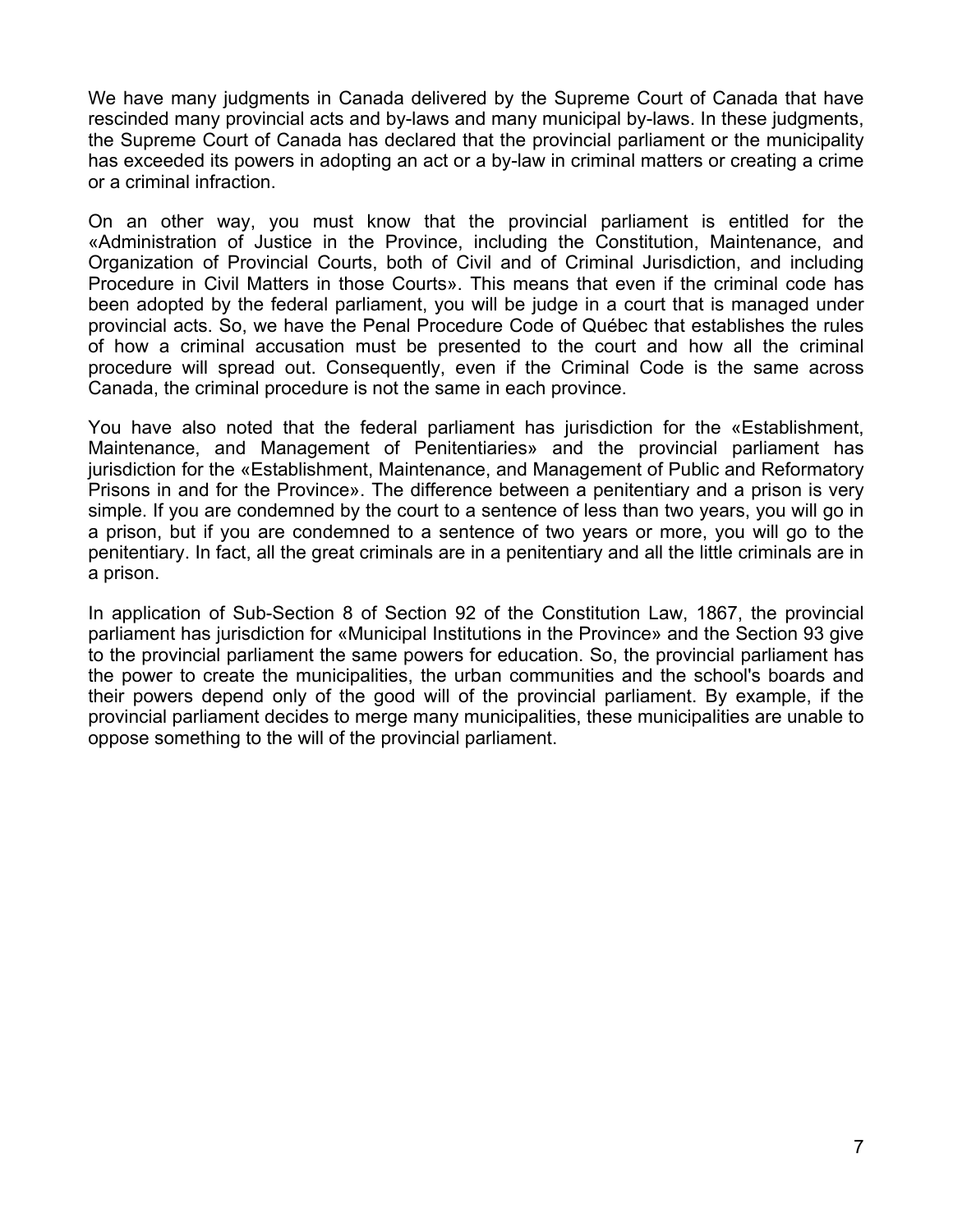# The Charter of Human Rights and Freedoms of Québec

In 1975, the Parliament of Québec has adopted the «Charter of Human Rights and Freedoms». We reproduce some interesting sections of this Charter.

1. Every human being has a right to life, and to personal security, inviolability and freedom.

He also possesses juridical personality.

- 3. Every person is the possessor of the fundamental freedoms, including freedom of conscience, freedom of religion, freedom of opinion, freedom of expression, freedom of peaceful assembly and freedom of association.
- 4. Every person has a right to the safeguard of his dignity, honour and reputation.
- 5. Every person has a right to respect for his private life.

The Sections 1, 3, 4 and 5 contain rights that we may usually find in every charter of rights in any country; they are, what we may call, the fundamental rights of each person.

9.1 In exercising his fundamental freedoms and rights, a person shall maintain a proper regard for democratic values, public order and the general well-being of the citizens of Québec.

In this respect, the scope of the freedoms and rights, and limits to their exercise, may be fixed by law.

However, the Section 9.1 is a kind of exception that give to the Parliament of Québec the power of restraining or limiting the use of some rights for two main purposes. First, to avoid abuse of rights and second, to protect the rights of the other persons. We often say that the rights of one person finish when begin the rights of another person. Even if the Parliament of Québec has the power to restrain the use of some rights, it has never used its powers to restrain the rights of individual citizens; only in one case in the matter of language to protect the French language.

10 Every person has a right to full and equal recognition and exercise of his human rights and freedom, without distinction, exclusion or preference based on race, colour, **sex**, pregnancy, **sexual orientation**, **civil status**, age except as provided by law, religion, political convictions, language, ethnic or national origin, **social condition**, a handicap or the use of any means to palliate a handicap.

Discrimination exists where such a distinction, exclusion or preference has the effect of nullifying or impairing such right.

10.1 **No one may harass a person** on the basis of any ground mentioned in Section 10.

The Sections 10 and 10.1 are the keystone of our system of protection of individual rights against discrimination. Section 10 provides a good protection against a certain number of cases of discrimination. A gay, a lesbian, a crossdresser or a transgender may find in Section 10 all the protection that he needs for protecting him when he exercises his civil rights.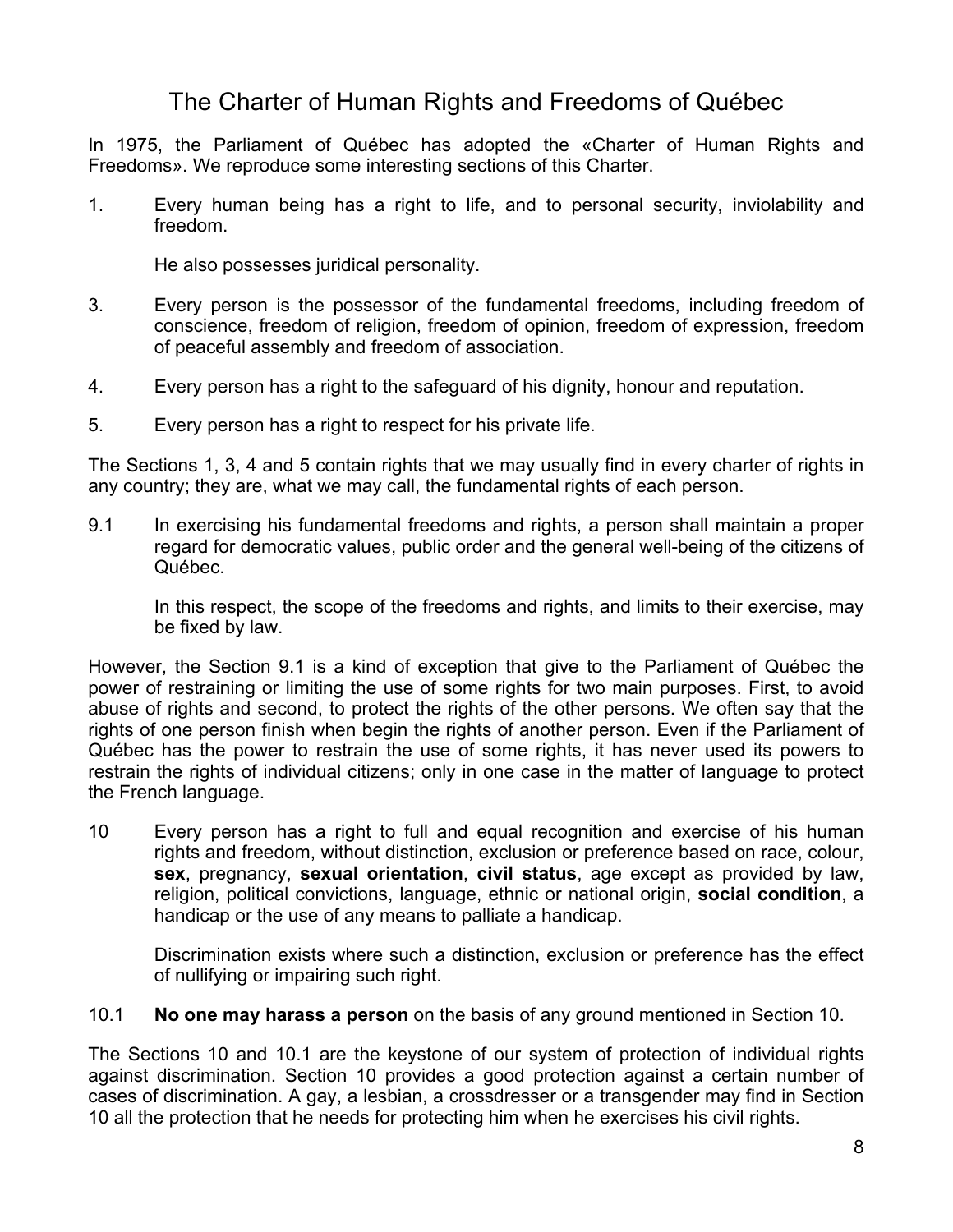Few years after the adoption of the «Charter of Human Rights and Freedoms», the Parliament of Québec has amended the Charter to add Section 10.1 to prevent harassment. Even if Section 10 was very precise about the cases of discrimination, someone may have a job or an apartment and may be the victim of harassment and that is happened from time to time. So, the aim of Section 10.1 is to forbid the harassment based on one of the grounds enumerated in Section 10.

Furthermore, in the following sections, we will note that the Parliament of Québec has identified some special situations of discrimination to be sure that the protection guaranty by this Charter will really protect the citizens.

11. No one may distribute, publish or publicly exhibit a notice, symbol or sign involving discrimination, or authorize anyone to do so.

The aim of Section 11 is to forbid any kind of publicity or advertisement that may let thinking about discrimination.

- 12. No one may, through discrimination, refuse to make a juridical act concerning goods or services ordinarily offered to the public.
- 13. No one may in a juridical act stipulate a clause involving discrimination.

Such a clause is deemed without effect.

Sections 12 and 13 oblige a merchant to sell you all the things that you wish to buy and that he sells in his store if you pay the price indicated. He does not have the right to refuse to sell you some goods or to sign a contract. In the same way, a landlord does not have the right to refuse you to rent an apartment even if you are a gay, a lesbian, a crossdresser or a transgender. If he does it, you may sue him and you will win. We have had many cases of discrimination in housing and generally, the tenant has won.

Also, if the landlord insert in your lease a clause stipulating that you do not have the right to admit a gay, a lesbian, a crossdresser or a transgender in your apartment, this clause has no effect.

15. No one may, through discrimination, inhibit the access of another to public transportation or a public place, such as a commercial establishment, hotel, restaurant, theatre, cinema, park, camping ground or trailer park, or his obtaining the goods and services available there.

Section 15 obliges the operator of any public service to sell to you the goods and the services that he offers to the public in general. He does not have the right to refuse to do business with you.

16. No one may practice discrimination in respect of the hiring, apprenticeship, duration of the probationary period, vocational training, promotion, transfer, displacement, laying-off, suspension, dismissal or conditions of employment of a person or in the establishment of categories or classes of employment.

Section 16 obliges any employer to give to a gay, a lesbian, a crossdresser or a transgender the same opportunities than to any other employees. Once again, you are protected.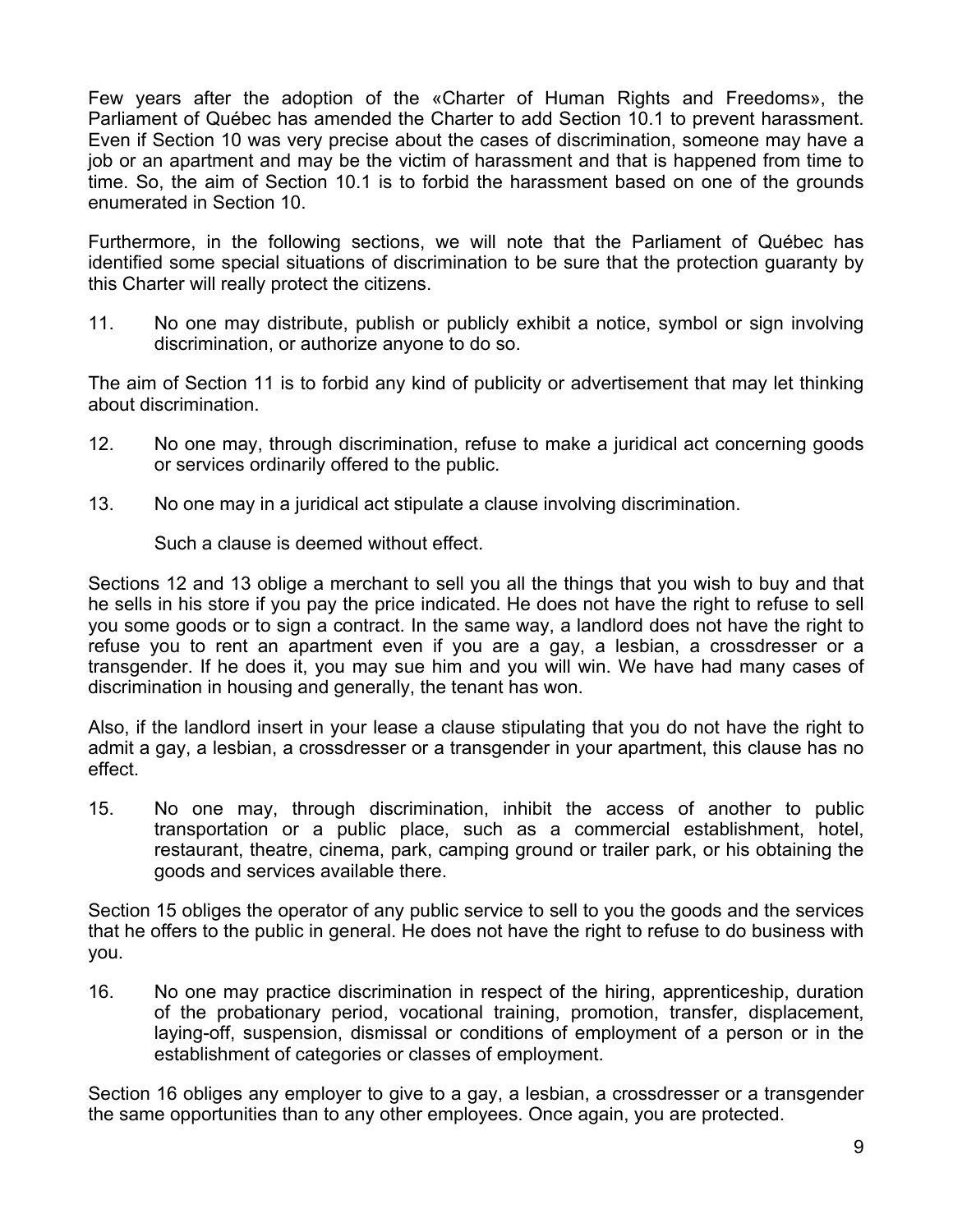17. No one may practice discrimination in respect of the admission, enjoyment of benefits, suspension or expulsion of a person to, of or from an association of employers or employees or any professional corporation or association of persons carrying on the same occupation.

Section 17 forbids discrimination from an association of employers, a syndicate or a professional corporation.

- 18. No employment bureau may practice discrimination in respect of the reception, classification or processing of a job application or in any document intended for submitting an application to a prospective employer.
- 18.1 No one may, in an employment application form or employment interview, require a person to give information regarding any ground mentioned in Section 10 unless the information is useful for the application of Section 20 or the implementation of an affirmative action program in existence at the time of the application.
- 18.2 No one may dismiss, refuse to hire or otherwise penalize a person in his employment owing to the mere fact that he was convicted of a penal or criminal offense, if the offense was in no way connected with the employment or if the person has obtained a pardon for the offense.

Sections 18, 18.1 and 18.2 cover other aspects of possible cases of discrimination in employment. The Parliament of Québec has adopted Sections 16, 18, 18.1 and 18.2 to be sure to avoid as strong as possible all cases of discrimination. Even if we have the best law in Québec to protect people against discrimination, the best way to enforce the law when we have a case of discrimination is always to denounce this situation.

20. A distinction, exclusion or preference based on the aptitudes or qualifications required for an employment, or justified by the charitable, philanthropic, religious, political or educational nature of a non-profit institution or of an institution devoted exclusively to the well-being of an ethnic group, is deemed non-discriminatory.

Section 20 gives to an employer the right to do some discrimination in employment if this job enters in one of the exceptions listed in Section 20. By example, it is normal that the Liberal Party will opened a job mainly to persons who are member of the Liberal Party and this Party will never give a job to a member of the Conservative Party. In the same way, we may understand that a catholic church prefers giving a job to a Catholic rather than to a Protestant.

26. Every person confined to a house of detention has the right to separate treatment appropriate to his **sex**, his age and his physical or **mental condition**.

Section 26 is a very special Section. By example, if you are a male crossdresser, you will certainly go in a prison for man but, if we take care of your mental condition, you will have right to segregation to avoid any complication with the other prisoners. I do not remember any case of crossdresser in a prison in Québec, but maybe that will happen someday and in this case, I think that Section 26 may be used to protect the crossdresser against the possible negative reaction of the other prisoners.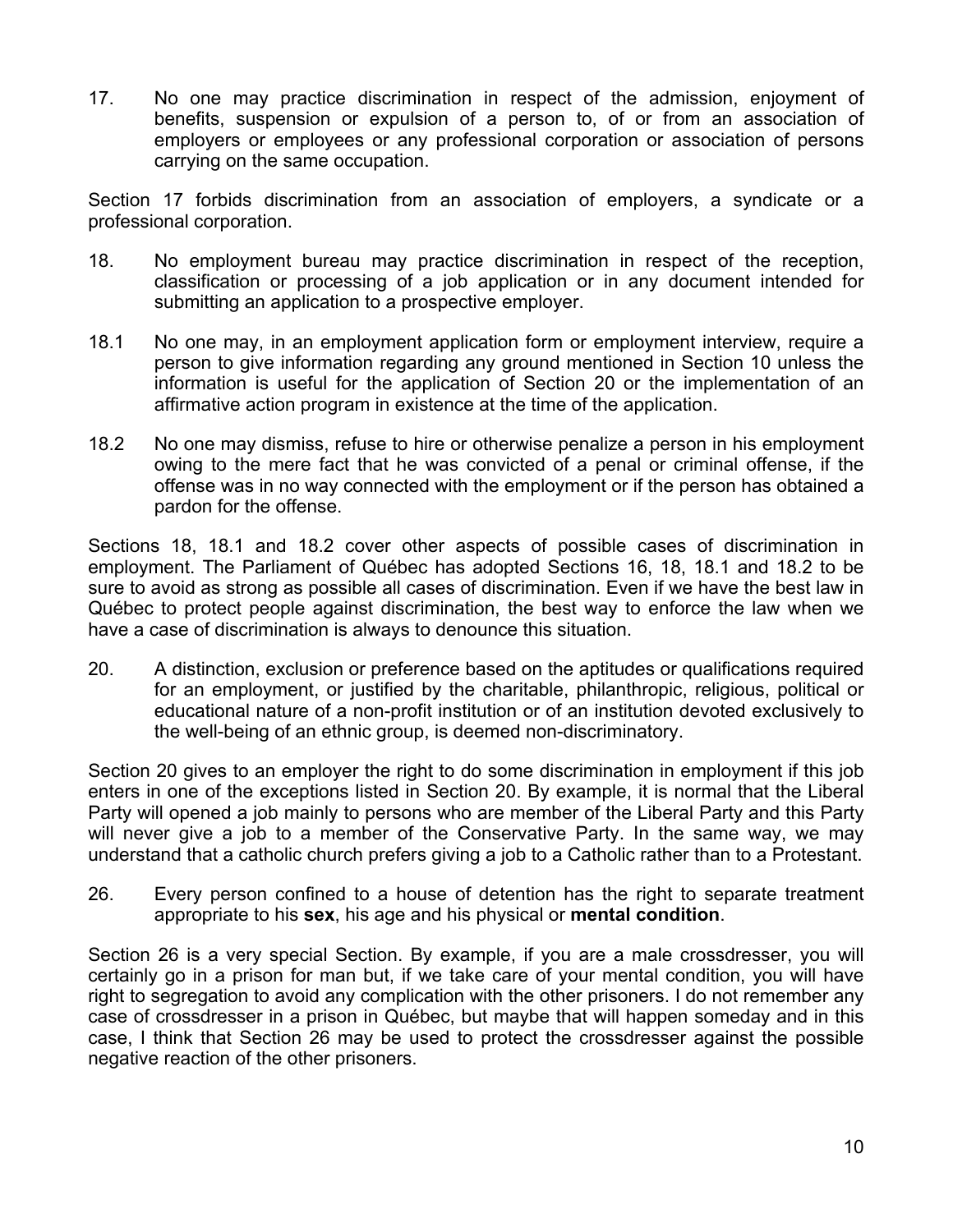As we have noted, the Charter of Human Rights and Freedoms of Québec give many rights and a good protection to a gay, a lesbian, a crossdresser or a transgender because the main target of the Parliament of Québec was to avoid any kind of discrimination.

When a discrimination occurs, the courts have always supported the victim of discrimination and the author of discrimination is usually condemned by the court to generally pay an amount of money to the victim.

### The Canadian Charter of Rights and Freedoms

In 1992, seventeen years after the adoption of the «Charter of Human Rights and Freedoms» by the Parliament of Québec, the federal Parliament has adopted the «Canadian Charter of Rights and Freedoms». Even if this Charter is well constructed, it covers fewer rights than the «Charter of Human Rights and Freedoms» of Québec, except in criminal matters where the «Canadian Charter of Rights and Freedoms» covers more cases. It is easy to understand because the Criminal Code is a federal act.

So, if we exclude the sections concerning criminal matters, we only find three sections that may interest us and you will note that these three sections have the same text that the corresponding sections in the «Charter of Human Rights and Freedoms» of Québec (See Sections 9.1, 3 and 10). So we reproduce these three sections.

Whereas Canada is founded upon principles that recognize the supremacy of God and the rule of law ;

- 1. The Canadian Charter of Rights and Freedoms guarantees the rights and freedom set out in it subject only to such reasonable limits prescribed by law as can be demonstrably justified in a free and democratic society.
- 2. Everyone has the following fundamentals freedoms :
	- (a) freedom of conscience and religion;

(b) freedom of thought, belief, opinion and expression, including freedom of the press and other media of communication;

- (c) freedom of peaceful assembly; and
- (d) freedom of association.
- 15.(1) Every individual is equal before and under the law and has the right to the equal protection and equal benefit of the law without discrimination based on race, national or ethnic origin, colour, religion, **sex**, age, or mental or physical disability.

You may note two interesting things. First, the members of the federal Parliament believe in God and second, there is less protection in Section 15 of the «Canadian Charter of Rights and Freedoms» than in Section 10 of the «Charter of Human Rights and Freedoms» of Québec. So, I think that the Parliament of Québec has given more rights and protection to the persons who lives in Québec than what the «Canadian Charter of Rights and Freedoms» gives to all Canadians.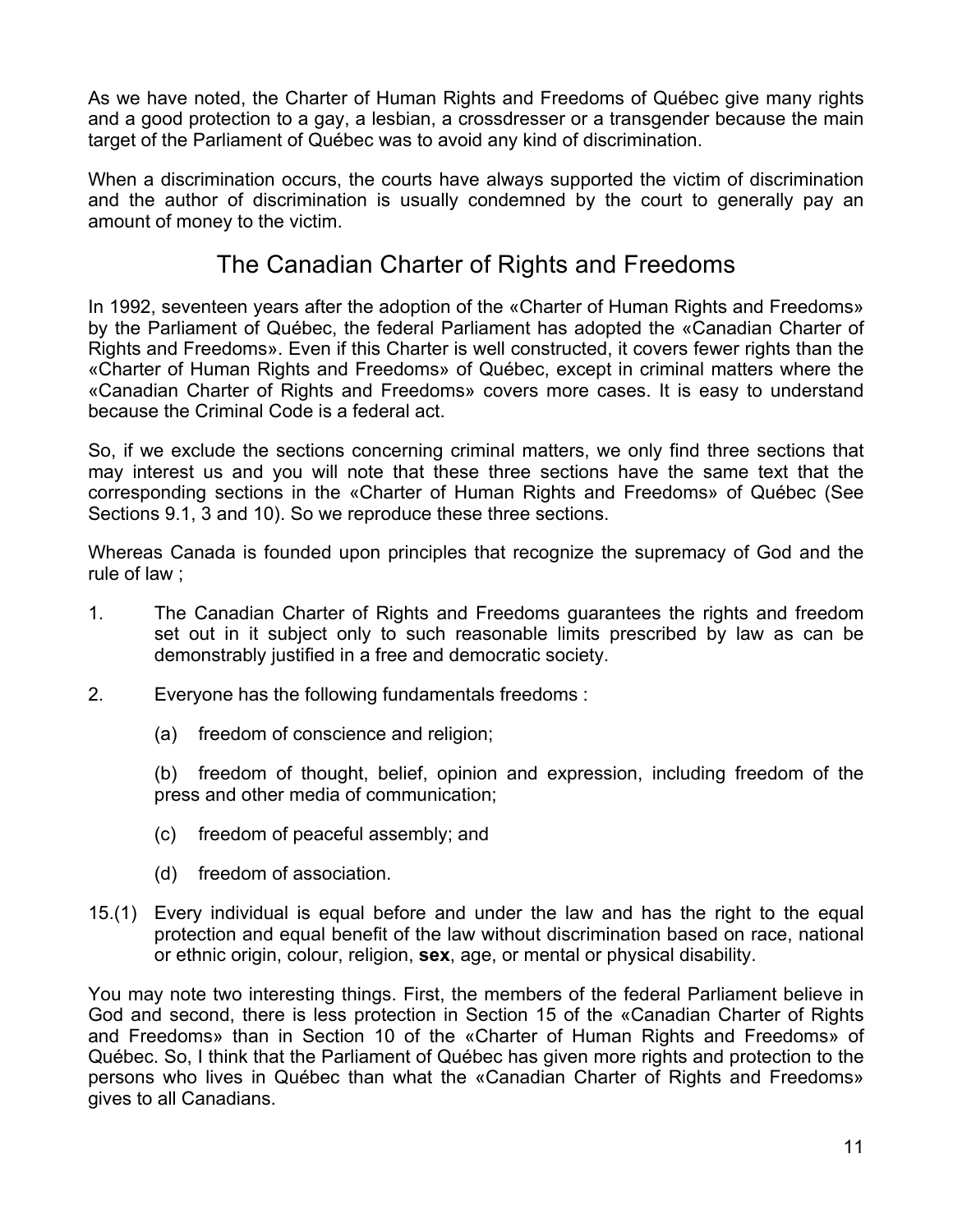# The Civil Code of Québec

You remember that, in accordance to Sub-Sections 13 and 16 of the Constitution Law of 1867, «Property and Civil Rights» and all «Matters of a merely local or private Nature» are under the jurisdiction of the Parliament of Québec. Consequently, the Parliament of Québec has adopted the Civil Code of Québec that contains 3168 sections. This Code is divided in ten books :

- 1. Persons Sections 1 to 364
- 2. Family Sections 365 to 612
- 3. Successions Sections 613 to 898
- 4. Property Sections 899 to 1370
- 5. Obligations Sections 1371 to 2643
- 6. Prior Claims and Hypothecs Sections 2644 to 2802
- 7. Evidence Sections 2803 to 2874
- 8. Prescription Sections 2875 to 2933
- 9. Publication of Rights Sections 2934 to 3075
- 10. Private International Law Sections 3076 to 3168

Even if the Book 5 about «Obligations» is the most important book by the number of sections and by the fact that it covers the civil liability and all the contracts, we are mainly interested by the two first Books because these two Books cover every aspect of civil rights of every person. We will look the sections the most important and we will add our comments about how these sections may affect the life of a gay, a lesbian, a crossdresser or a transgender.

103. The registrar of civil status is the sole officer of civil status.

The registrar is responsible for drawing up and altering acts of civil status, for the keeping and custody of the register of civil status and for providing access to it.

107. The only acts of civil status are acts of birth, acts of marriage and acts of death.

They contain only what is required by law, and are authentic.

In Québec, we have a «register of civil status» that specifies who you are. This «register of civil status» is hold by the «registrar of civil status» who is an employee of the Province. In this «register of civil status», we keep the only three official documents that you may need for your life : acts of birth, acts of marriage and acts of death.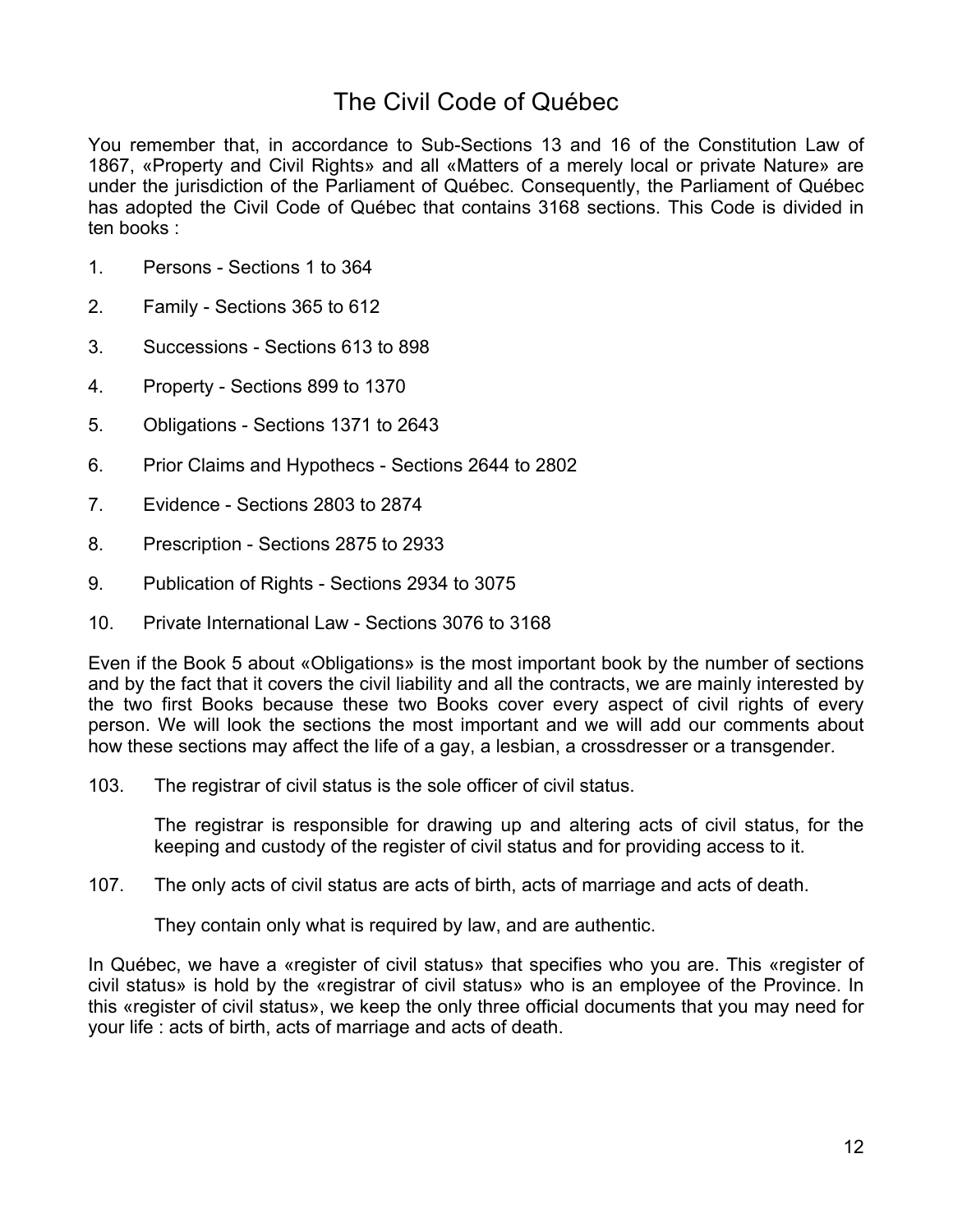111. The accoucheur draws up an attestation of birth.

An attestation states the place, date and time of birth, **the sex of the child**, and the name and domicile of the mother.

When a baby is born, the accoucheur sees the sex of the child and draws up an attestation of birth accordingly to what he sees. Now, this baby is a man or a woman because we live in a society that recognizes only two sexes. There is no legal place for a crossdresser or a transgender; they do not exist. In Québec, you are a man or a woman and that is all.

71. Every person who has successfully undergone medical treatments and surgical operations involving a structural modification of the sexual organs intended to change his secondary sexual characteristics may have the designation of sex which appears on his act of birth and, if necessary, his given names changed.

Only an unmarried person of **full age** who has been domiciled in Québec for at least one year and is a Canadian citizen may make an application under this article.

153. **Full age** or the age of majority is **eighteen years**.

On attaining full age, a person ceases to be a minor and has the full exercise of all his civil rights.

- 72. The application is made to the registrar of civil status; it is accompanied with, in addition to the other relevant documents, a **certificate of the attending physician and an attestation by another physician practising in Québec to the effect that the treatments and operations were successful**.
- 73. The application is subject to the same procedure as an application for a change of name and to the same publication requirements and the same duties. The rules relating to the effects of a change of name, adapted as required, apply to a change of designation of sex.

In the register of civil status, however, the new designation of sex is entered only in the act of birth of the person concerned.

If you think that the sex described on your act of birth, is not the good sex, you may ask for a change of sex on your act of birth but Section 71 stipulates that you must go through medical treatments or surgical operations. By example, you may not only say that you are a woman trapped in a male body; if your genital parts are male, you are a man and that is all.

Obviously, if there was an error when you were born and if a physician attests this error, the registrar of civil status will change the designation of you sex on your act of birth very easily. Also if you change of sex, you may also change your name to avoid confusion.

As you may note, Sections 72 and 73 stipulate that all the process of changing of name or of sex, is under the control of the register of civil status; you do not need to go in front of the court. It is a very easy and fast way to change your name or your sex but you must remember that for changing your sex, you must successfully undergo medical treatments and surgical operations involving a structural modification of the sexual organs for changing your secondary sexual characteristics.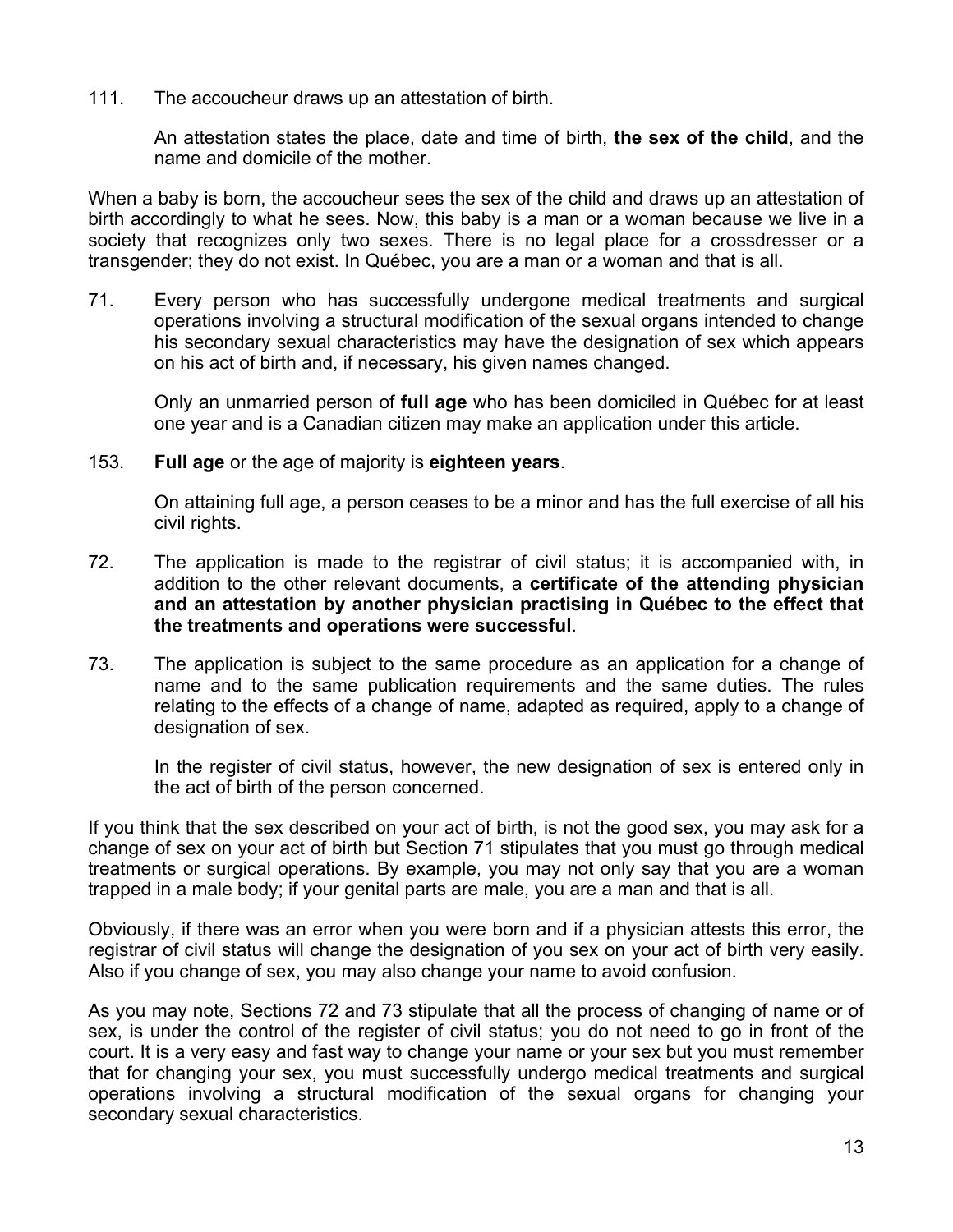- 74. Any decision of the registrar of civil status relating to the assignment of a name or to a change of name or designation of sex may be reviewed by the court, on the application of an interested person.
- 129. The clerk of the court that has rendered a judgment changing the name of a person or otherwise altering the status of a person or any particular in an act of civil status gives notice of the judgment to the registrar of civil status as soon as it acquires the authority of a final judgment (res judicata).

The registrar of civil status then makes the required entries to ensure the publication of the register.

132. **A new act of civil status is drawn up**, on the application of an interested person, where a judgment changing an essential particular in an act of civil status, such as the name or filiation of a person, has been notified to the registrar of civil status or where the decision to authorize a change of name or of designation of sex has become final.

To complete the act, the registrar may require the new declaration he draws up to be signed by those who could have signed it if it had been the original declaration.

**The new act is substituted for the original act**; it repeats all the statements and particulars that are not affected by the alterations. In addition, the substitution is noted in the original act.

146. **A certificate of civil status sets** forth the name of the person, **his sex**, his place and date of birth, and, where applicable, the name of his spouse and the place and date of his marriage or death.

The registrar of civil status may also issue certificates of birth, marriage or death bearing only the particulars relating to one certified fact.

So, you must conclude that the legislation in Québec does not recognize a special status for a person who is in a period of transition, by example, a person who takes hormones and who is not still gone through the sex reassignment surgery. You are just a man or a woman and that is all. When your change of sex will be attested by a physician, the registrar of civil status will recognize this fact and you will receive a new act of birth. Nobody will be able to see your former sex or name on your act of birth; your new act of birth shows your status as you were born with your new name and your new sex.

119. A declaration of marriage states the name and domicile of each spouse, their places and dates of birth, the date of their marriage, and the name of the father and mother of each of them and of the witnesses.

The declaration also states the name, domicile and quality of the officiant and indicates, where applicable, his religious affiliation.

365. Marriage shall be contracted openly, in the presence of two witnesses, before a competent officiant.

**Marriage may be contracted only between a man and a woman** expressing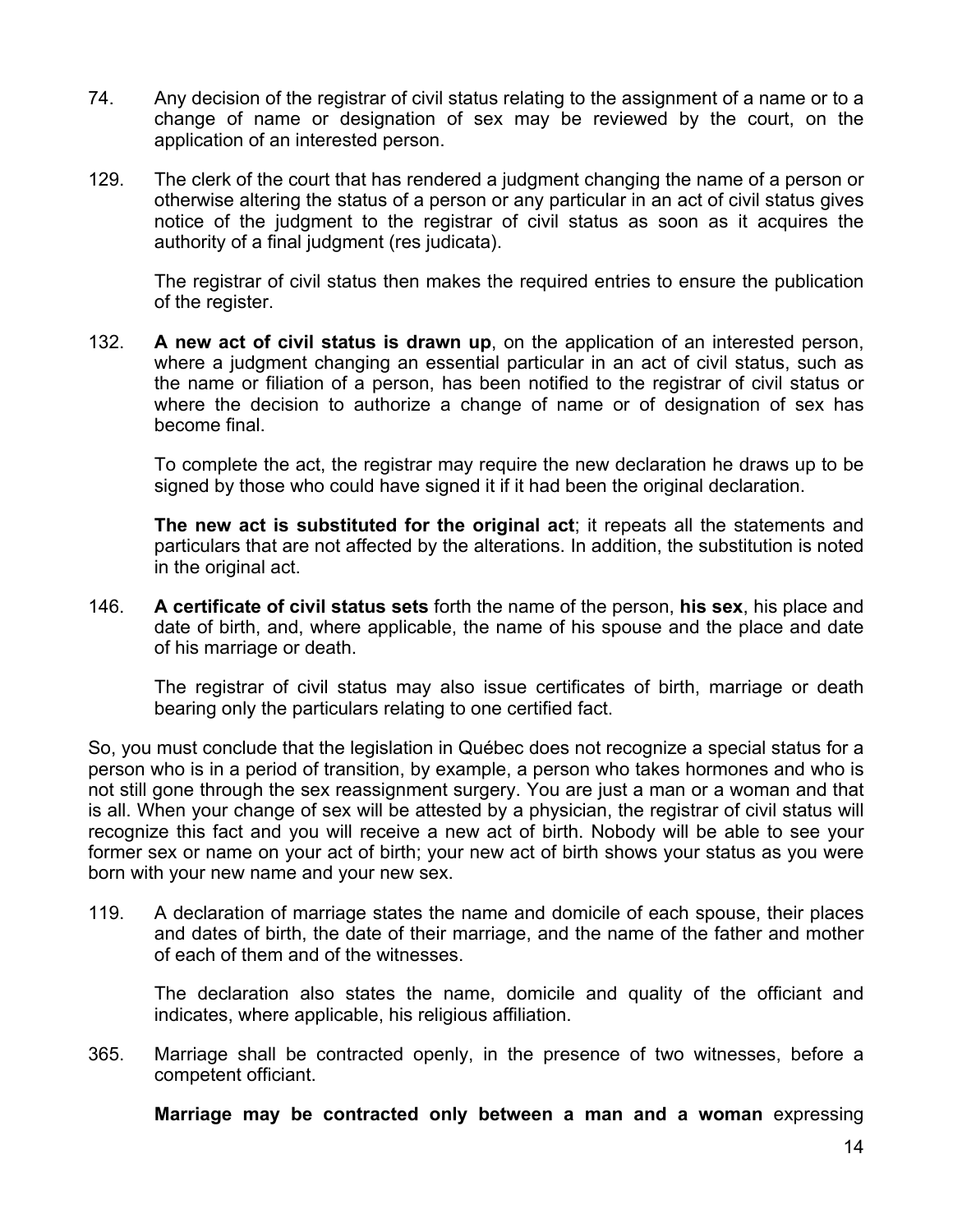openly their free and enlightened consent.

If you decide to marry someone, you may only marry a person of the opposite sex. Section 365 specifies that a marriage may be contracted only between a man and a woman, but nothing refrains two persons to write down a kind of contract of association that we called an «Undeclared Partnerships» accordingly to Sections 2250 to 2266.

2250. The contract by which an undeclared partnership is established may be written or verbal. It may also arise from an overt act indicating the intention to form an undeclared partnership.

Mere indivision of property existing between several persons does not create a presumption of their intention to form an undeclared partnership.

2251. The partners agree upon the object, operation, management and any other terms and conditions of an undeclared partnership.

Failing any special agreement, the relations of the partners between themselves are subject to the provisions governing the relations of general partners between themselves and with the partnership, adapted as required.

Section 2250 is the first of a series of sections devoted to this new kind of partnership that we call the «undeclared partnerships», which, because it is subtracted to all regime of advertisement, rejoins the concept of anonymous partnerships of the anterior law. An example of this type of contract of undeclared partnerships would be the contract intervened between two concubinaries.

The first paragraph prescribes rules of constitution that, by their suppleness, are revealing of the nature of the undeclared partnerships. This partnership may result just from a simple verbal or written agreement that indicates the intention of two persons to establish a partnership. In fact, if two persons wish to buy a house and to furnish it, to separate the bills for heating, electricity, municipal and scholar taxes, repairs and so on, to specify who will pay for the food and the outings, and finally what will happen if they decide to separate themselves, it is an undeclared partnerships.

The second paragraph brings a precision destined to avoid the possible assimilation between the undeclared partnerships and the alone state of indivision of goods. The undeclared partnership supposes that the two persons wish to do something together, while the coownership is only a mode of the property; the first is dynamic while the seconds is static.

However, two persons who have signed a contract of undeclared partnerships, do not have the same rights and obligations that two persons who have got involved in a marriage. They may put in their contract many stipulations to have the same rights and obligations of two married persons but these rights and obligations are not written in the Civil Code; they are only written in the contract.

So, an employer is not obliged to give you the same fringe benefits than a married person except if there are some stipulations at this effect in the collective agreement, in the pension plan or in the contract of insurance.